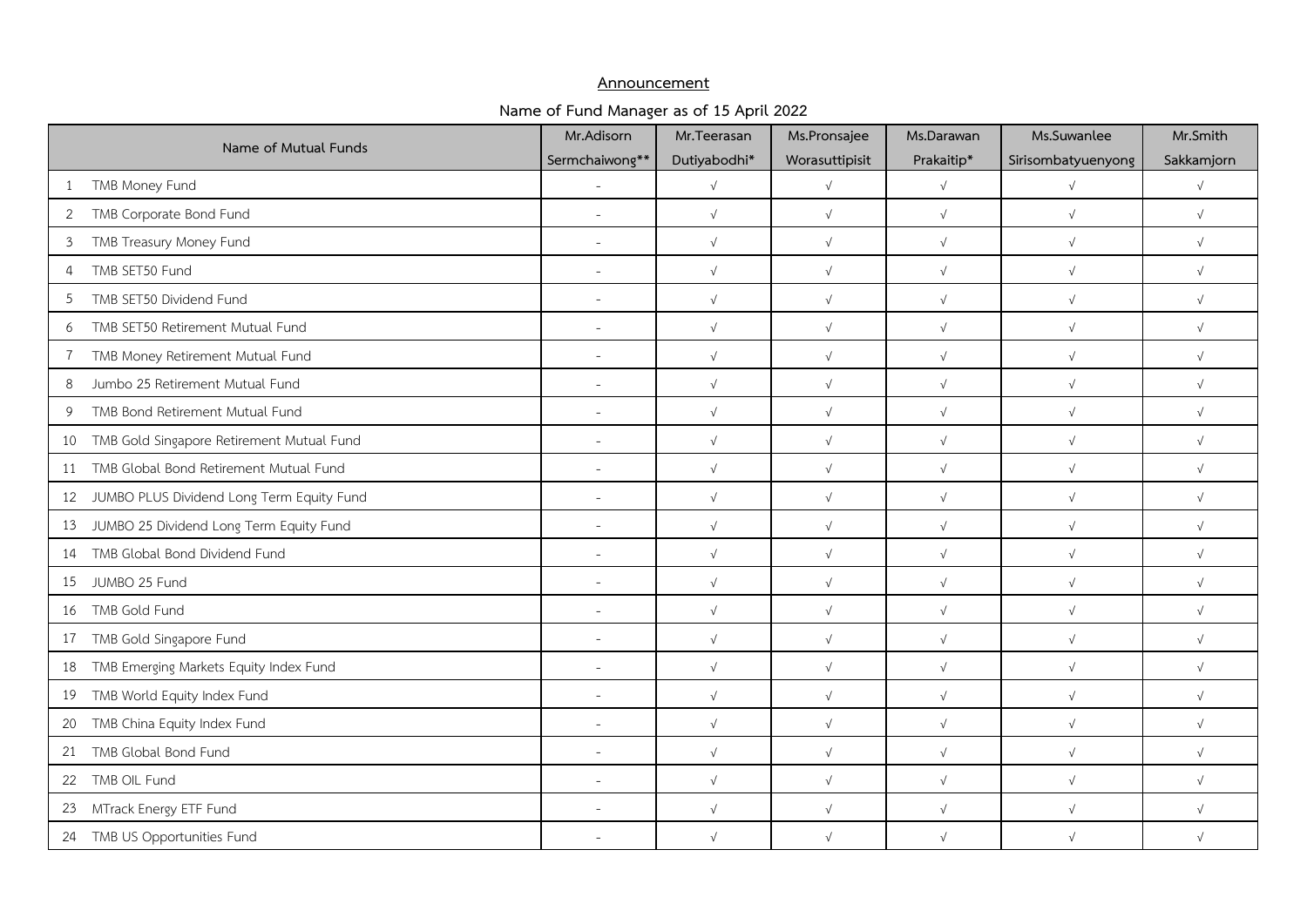| Name of Mutual Funds                                          | Mr.Adisorn               | Mr.Teerasan  | Ms.Pronsajee   | Ms.Darawan | Ms.Suwanlee        | Mr.Smith   |
|---------------------------------------------------------------|--------------------------|--------------|----------------|------------|--------------------|------------|
|                                                               | Sermchaiwong**           | Dutiyabodhi* | Worasuttipisit | Prakaitip* | Sirisombatyuenyong | Sakkamjorn |
| 25 TMB Asset Allocation Short Term Fund                       | $\sim$                   | $\sqrt{}$    | $\sqrt{}$      | $\sqrt{}$  | $\sqrt{}$          | $\sqrt{}$  |
| TMB Asset Allocation Medium Term Fund<br>26                   | $\sim$                   | $\sqrt{}$    | $\sqrt{}$      | $\sqrt{}$  | $\sqrt{}$          | $\sqrt{}$  |
| TMB Asset Allocation Long Term Fund<br>27                     | $\sim$                   | $\sqrt{ }$   | $\sqrt{}$      | $\sqrt{}$  | $\sqrt{}$          | $\sqrt{}$  |
| TMB US500 Equity Index Fund<br>28                             | $\overline{\phantom{a}}$ | $\sqrt{}$    | $\sqrt{}$      | $\sqrt{}$  | $\sqrt{}$          | $\sqrt{}$  |
| TMB US500 Retirement Mutual Fund<br>29                        | $\sim$                   | $\sqrt{ }$   | $\sqrt{ }$     | $\sqrt{}$  | $\sqrt{}$          | $\sqrt{}$  |
| TMB European Growth Retirement Mutual Fund<br>30              | $\omega$                 | $\sqrt{}$    | $\sqrt{}$      | $\sqrt{}$  | $\sqrt{}$          | $\sqrt{}$  |
| 31 TMB European Growth Fund                                   | $\overline{\phantom{a}}$ | $\sqrt{ }$   | $\sqrt{}$      | $\sqrt{}$  | $\sqrt{}$          | $\sqrt{}$  |
| TMB Property Income Plus Fund<br>32                           | $\sim$                   | $\sqrt{}$    | $\sqrt{}$      | $\sqrt{}$  | $\sqrt{}$          | $\sqrt{}$  |
| TMB Property Income Plus Retirement Mutual Fund<br>33         | $\sim$                   | $\sqrt{}$    | $\sqrt{}$      | $\sqrt{}$  | $\sqrt{}$          | $\sqrt{}$  |
| TMB China Opportunity Fund<br>34                              | $\sim$                   | $\sqrt{ }$   | $\sqrt{}$      | $\sqrt{}$  | $\sqrt{}$          | $\sqrt{}$  |
| TMB Asian Growth Leaders Fund<br>35                           | $\sim$                   | $\sqrt{ }$   | $\sqrt{}$      | $\sqrt{}$  | $\sqrt{}$          | $\sqrt{}$  |
| TMB Global Real Return Fund<br>36                             | $\overline{\phantom{a}}$ | $\sqrt{}$    | $\sqrt{}$      | $\sqrt{}$  | $\sqrt{}$          | $\sqrt{}$  |
| 37 TMB Japan Equity Fund                                      | $\sim$                   | $\checkmark$ | $\sqrt{}$      | $\sqrt{}$  | $\sqrt{}$          | $\sqrt{}$  |
| TMB Global Quality Growth Fund<br>38                          | $\sim$                   | $\sqrt{}$    | $\sqrt{}$      | $\sqrt{}$  | $\sqrt{}$          | $\sqrt{}$  |
| TMB Asian Growth Leaders Retirement Fund<br>39                | $\sim$                   | $\sqrt{ }$   | $\sqrt{}$      | $\sqrt{}$  | $\sqrt{}$          | $\sqrt{}$  |
| TMB China Opportunity Retirement Fund<br>40                   | $\sim$                   | $\sqrt{}$    | $\sqrt{}$      | $\sqrt{}$  | $\sqrt{}$          | $\sqrt{}$  |
| 41 TMB Global Quality Growth Retirement Fund                  | $\overline{\phantom{a}}$ | $\sqrt{ }$   | $\sqrt{ }$     | $\sqrt{}$  | $\sqrt{}$          | $\sqrt{}$  |
| TMB Japan Equity Retirement Fund<br>42                        | $\sim$                   | $\sqrt{ }$   | $\sqrt{}$      | $\sqrt{}$  | $\sqrt{}$          | $\sqrt{}$  |
| TMB Japan Active Equity Fund<br>43                            | $\sim$                   | $\sqrt{}$    | $\sqrt{}$      | $\sqrt{}$  | $\sqrt{}$          | $\sqrt{}$  |
| TMB US Blue Chip Equity Fund<br>44                            | $\sim$                   | $\checkmark$ | $\sqrt{}$      | $\sqrt{}$  | $\sqrt{}$          | $\sqrt{}$  |
| TMB Global Income Fund<br>45                                  | $\sim$                   | $\sqrt{}$    | $\sqrt{}$      | $\sqrt{}$  | $\sqrt{}$          | $\sqrt{}$  |
| TMB Income Plus Fund<br>46                                    | $\sim$                   | $\sqrt{ }$   | $\sqrt{}$      | $\sqrt{}$  | $\sqrt{}$          | $\sqrt{}$  |
| 47 TMB Global Income Retirement Mutual Fund                   | $\sim$                   | $\sqrt{}$    | $\sqrt{}$      | $\sqrt{}$  | $\sqrt{}$          | $\sqrt{}$  |
| TMB Global Infrastructure Equity Fund<br>48                   | $\sim$                   | $\sqrt{}$    | $\sqrt{}$      | $\sqrt{}$  | $\sqrt{}$          | $\sqrt{}$  |
| TMB Thai Mid Small Minimum Variance Fund<br>49                | $\sim$                   | $\sqrt{}$    | $\sqrt{}$      | $\sqrt{}$  | $\sqrt{}$          | $\sqrt{}$  |
| 50 TMB Thai Mid Small Minimum Variance Retirement Mutual Fund |                          | $\sqrt{}$    | $\sqrt{}$      | $\sqrt{}$  | $\sqrt{}$          | $\sqrt{}$  |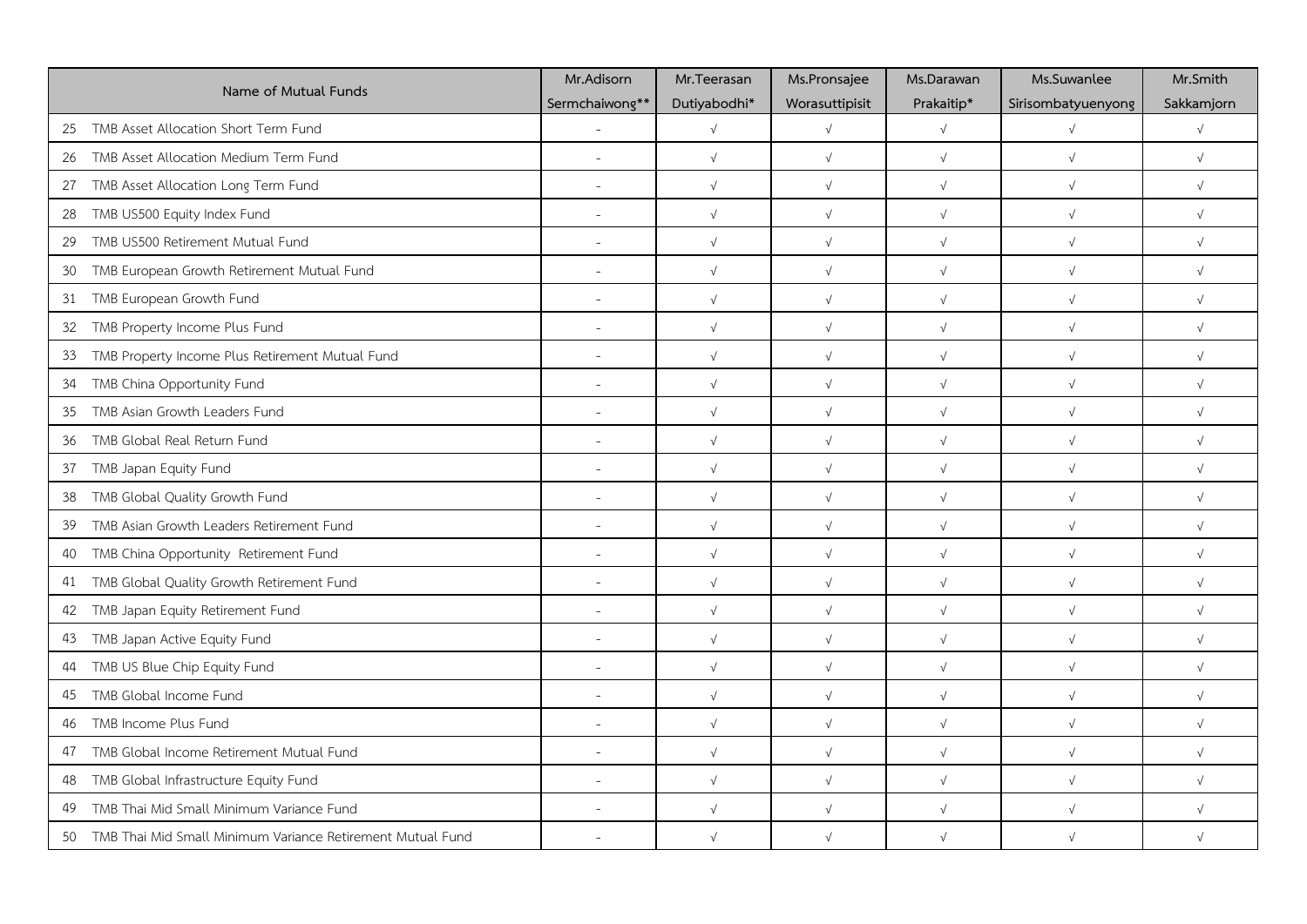| Name of Mutual Funds                                         | Mr.Adisorn               | Mr.Teerasan  | Ms.Pronsajee   | Ms.Darawan | Ms.Suwanlee        | Mr.Smith   |
|--------------------------------------------------------------|--------------------------|--------------|----------------|------------|--------------------|------------|
|                                                              | Sermchaiwong**           | Dutiyabodhi* | Worasuttipisit | Prakaitip* | Sirisombatyuenyong | Sakkamjorn |
| 51 TMB Thai Mid Small Minimum Variance Long Term Equity Fund |                          | $\sqrt{}$    | $\sqrt{}$      | $\sqrt{}$  | $\sqrt{}$          | $\sqrt{}$  |
| TMB Aggregate Bond Retirement Mutual Fund<br>52              | $\sim$                   | $\sqrt{}$    | $\sqrt{}$      | $\sqrt{}$  | $\sqrt{}$          | $\sqrt{}$  |
| TMB Asian Bond Fund<br>53                                    | $\sim$                   | $\sqrt{}$    | $\sqrt{}$      | $\sqrt{}$  | $\sqrt{}$          | $\sqrt{}$  |
| TMB German Equity<br>54                                      | $\overline{\phantom{a}}$ | $\sqrt{}$    | $\sqrt{}$      | $\sqrt{}$  | $\sqrt{}$          | $\sqrt{2}$ |
| TMB Emerging Active Equity Fund<br>55                        | $\sim$                   | $\sqrt{}$    | $\sqrt{}$      | $\sqrt{}$  | $\sqrt{}$          | $\sqrt{}$  |
| TMB Emerging Bond Fund<br>56                                 | $\overline{a}$           | $\sqrt{}$    | $\sqrt{}$      | $\sqrt{}$  | $\sqrt{}$          | $\sqrt{}$  |
| TMB Thai Equity CG Fund<br>57                                | $\sim$                   | $\sqrt{}$    | $\sqrt{}$      | $\sqrt{}$  | $\sqrt{}$          | $\sqrt{}$  |
| TMB Global Property Fund<br>58                               | $\sim$                   | $\sqrt{}$    | $\sqrt{}$      | $\sqrt{}$  | $\sqrt{}$          | $\sqrt{}$  |
| TMB Emerging Active Equity Retirement Mutual Fund<br>59      | $\sim$                   | $\sqrt{}$    | $\sqrt{}$      | $\sqrt{}$  | $\sqrt{}$          | $\sqrt{}$  |
| TMB Global Property Retirement Mutual Fund<br>60             | $\sim$                   | $\sqrt{}$    | $\sqrt{}$      | $\sqrt{}$  | $\sqrt{}$          | $\sqrt{}$  |
| TMB India Active Equity Fund<br>61                           |                          | $\sqrt{}$    | $\sqrt{}$      | $\sqrt{}$  | $\sqrt{}$          | $\sqrt{}$  |
| TMB EASTSPRING Asia Pacific Property Flexible Fund<br>62     | $\sim$                   | $\sqrt{}$    | $\sqrt{}$      | $\sqrt{}$  | $\sqrt{}$          | $\sqrt{}$  |
| TMB EASTSPRING Global Core Equity Fund<br>63                 | $\sim$                   | $\sqrt{}$    | $\sqrt{}$      | $\sqrt{}$  | $\sqrt{}$          | $\sqrt{}$  |
| TMB EASTSPRING Income Allocation Fund<br>64                  | $\sim$                   | $\sqrt{}$    | $\sqrt{}$      | $\sqrt{}$  | $\sqrt{}$          | $\sqrt{}$  |
| TMB EASTSPRING Global Smart Bond<br>65                       | $\sim$                   | $\sqrt{ }$   | $\sqrt{}$      | $\sqrt{}$  | $\sqrt{}$          | $\sqrt{}$  |
| 66 TMB EASTSPRING China A Active                             | $\sim$                   | $\sqrt{}$    | $\sqrt{}$      | $\sqrt{}$  | $\sqrt{}$          | $\sqrt{}$  |
| TMB EASTSPRING Global Capital Growth<br>67                   | $\sim$                   | $\sqrt{}$    | $\sqrt{}$      | $\sqrt{}$  | $\sqrt{}$          | $\sqrt{}$  |
| TMB EASTSPRING Global Innovation<br>68                       | $\sim$                   | $\sqrt{}$    | $\sqrt{}$      | $\sqrt{}$  | $\sqrt{}$          | $\sqrt{}$  |
| TMB EASTSPRING Next Generation Internet<br>69                | $\sim$                   | $\sqrt{}$    | $\sqrt{}$      | $\sqrt{}$  | $\sqrt{}$          | $\sqrt{}$  |
| TMB EASTSPRING Genomic Revolution<br>70                      | $\sim$                   | $\sqrt{}$    | $\sqrt{}$      | $\sqrt{}$  | $\sqrt{}$          | $\sqrt{}$  |
| TMB EASTSPRING Fintech Innovation<br>71                      | $\sim$                   | $\sqrt{}$    | $\sqrt{}$      | $\sqrt{}$  | $\sqrt{}$          | $\sqrt{}$  |
| TMB EASTSPRING Autonomous Technology and Robotics<br>72      | $\sim$                   | $\sqrt{}$    | $\sqrt{}$      | $\sqrt{}$  | $\sqrt{}$          | $\sqrt{}$  |
| 73 TMB EASTSPRING EASTSPRING Short Term Income Plus Fund     | $\sim$                   | $\sqrt{}$    | $\sqrt{}$      | $\sqrt{}$  | $\sqrt{}$          | $\sqrt{}$  |
| TMB EASTSPRING Foreign Fixed Maturity 1Y2 Fund<br>74         | $\sim$                   | $\sqrt{}$    | $\sqrt{}$      | $\sqrt{}$  | $\sqrt{}$          | $\sqrt{}$  |
| TMB EASTSPRING Foreign Fixed Maturity 1Y1 Fund<br>75         |                          | $\sqrt{}$    | $\sqrt{}$      | $\sqrt{}$  | $\sqrt{}$          | $\sqrt{}$  |
| 76 TMB EASTSPRING Dynamic Leisure and Entertainment          |                          | $\sqrt{}$    | $\sqrt{}$      | $\sqrt{}$  | $\sqrt{}$          | $\sqrt{}$  |